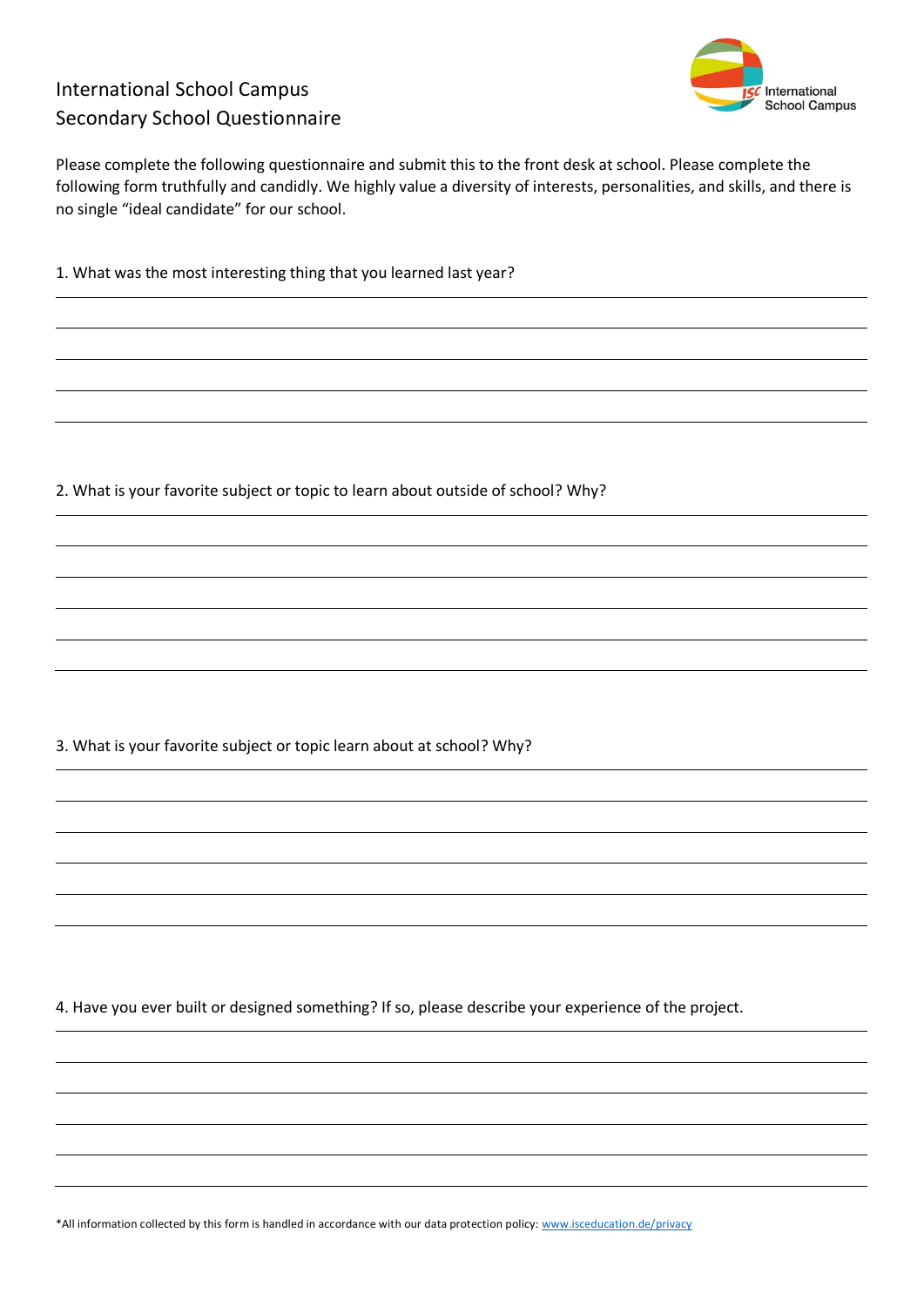

6. What is your most difficult subject at school? Why do you think that this is an area of difficulty for you?

7. How do you approach resolving your struggles in this difficult subject area? Can you provide an example?

8. Have you worked on a project with a group of classmates or friends before? What was that experience like?

\*All information collected by this form is handled in accordance with our data protection policy[: www.isceducation.de/privacy](http://www.isceducation.de/privacy)